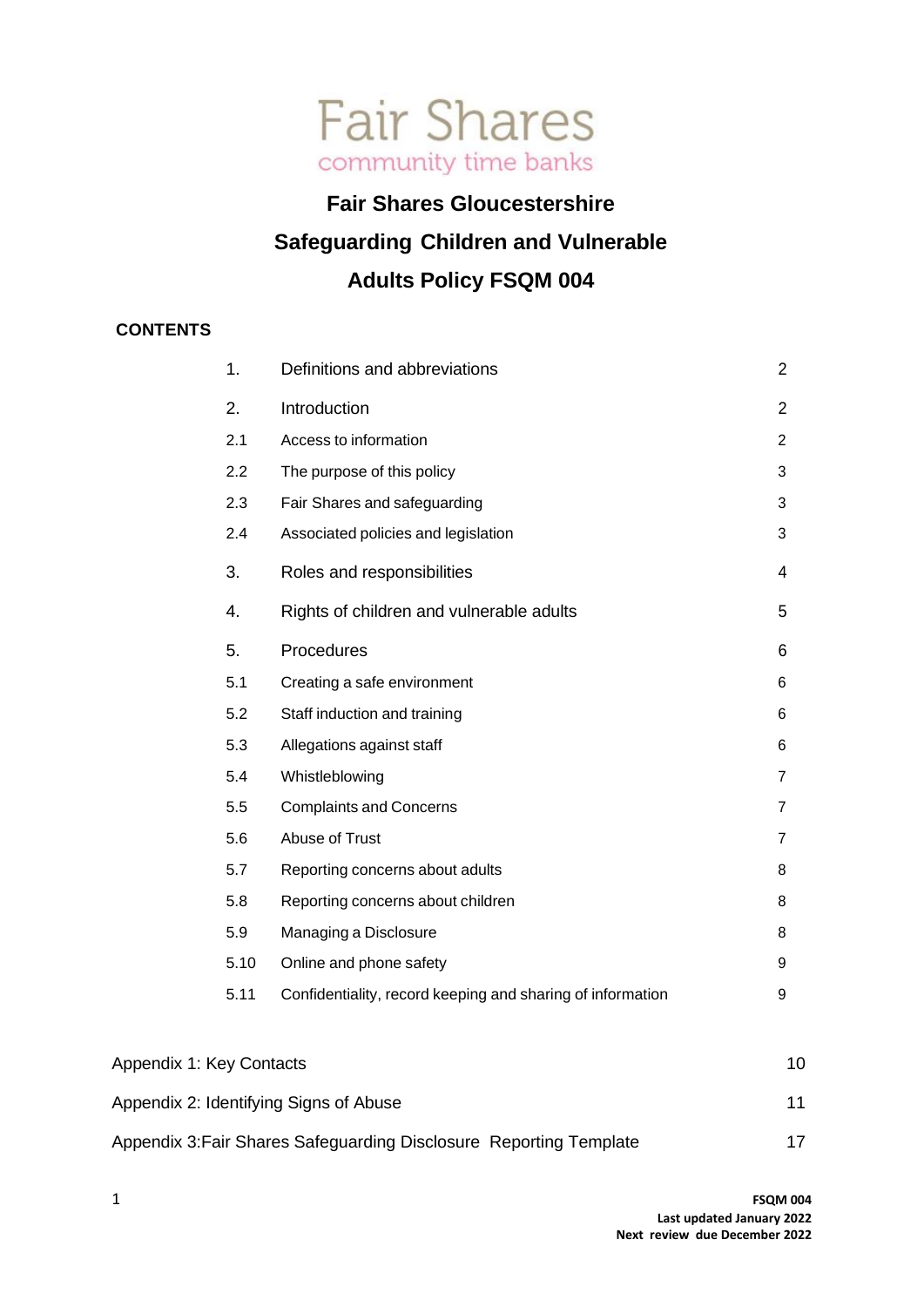## **1. Definitions and abbreviations**

<span id="page-1-0"></span>The following definitions, abbreviations and acronyms are used in this policy:

- **Child** or **children** refers to someone aged under 18.
- **Staff** and **staff members** means all Fair Shares employees, support workers and volunteers (including trustees), as well as students, work placements and contractors.
- **Vulnerable adult** refers to someone who is, or may be in need of community care services by reason of disability, age or illness; and is or may be unable to take care of unable to protect him or herself against significant harm or exploitation. This definition of an Adult covers all people over 18 years of age.

| <b>Acronym</b>  | <b>Expanded title</b>                              |
|-----------------|----------------------------------------------------|
| <b>Trustees</b> | <b>Fair Shares trustees</b>                        |
| <b>CEO</b>      | <b>Chief Executive Officer</b>                     |
| Service user    | An individual receiving a service from Fair Shares |
| <b>DBS</b>      | Disclosure & Barring Service                       |
| <b>DSL</b>      | Designated Safeguarding Lead                       |
| <b>SMT</b>      | Fair Shares Senior Management Team                 |
| <b>GSCB</b>     | Gloucestershire Safeguarding Children Board        |
| GSAB            | Gloucestershire Safeguarding Adults Board          |

## **2. Introduction**

<span id="page-1-1"></span>Fair Shares is committed to ensuring the safety and well being of all our participants Fair Shares is a community Timebank based in Gloucester and Stroud. The time bank offers one to one and group activities. Our activities are aimed at people aged 14+. The majority of our work is with adults. We offer community events some of which are suitable for young people and children under the age of 14. In such cases all children and young people MUST be accompanied by an adult over 18 who is responsible for their care and safeguarding throughout the time they are attending the Fair Shares activity. Without a responsible adult children and young people will not be permitted to join in the event.

## <span id="page-1-2"></span>**2.1 Access to information**

If you require this information in any other accessible format please contact:

Fair Shares Chequers Bridge Centre Painswick Road Gloucester GL4 6PR

[Time@fairshares.org.uk](mailto:Time@fairshares.org.uk) **01452 415900 Safeguarding Lead 07720 638 404**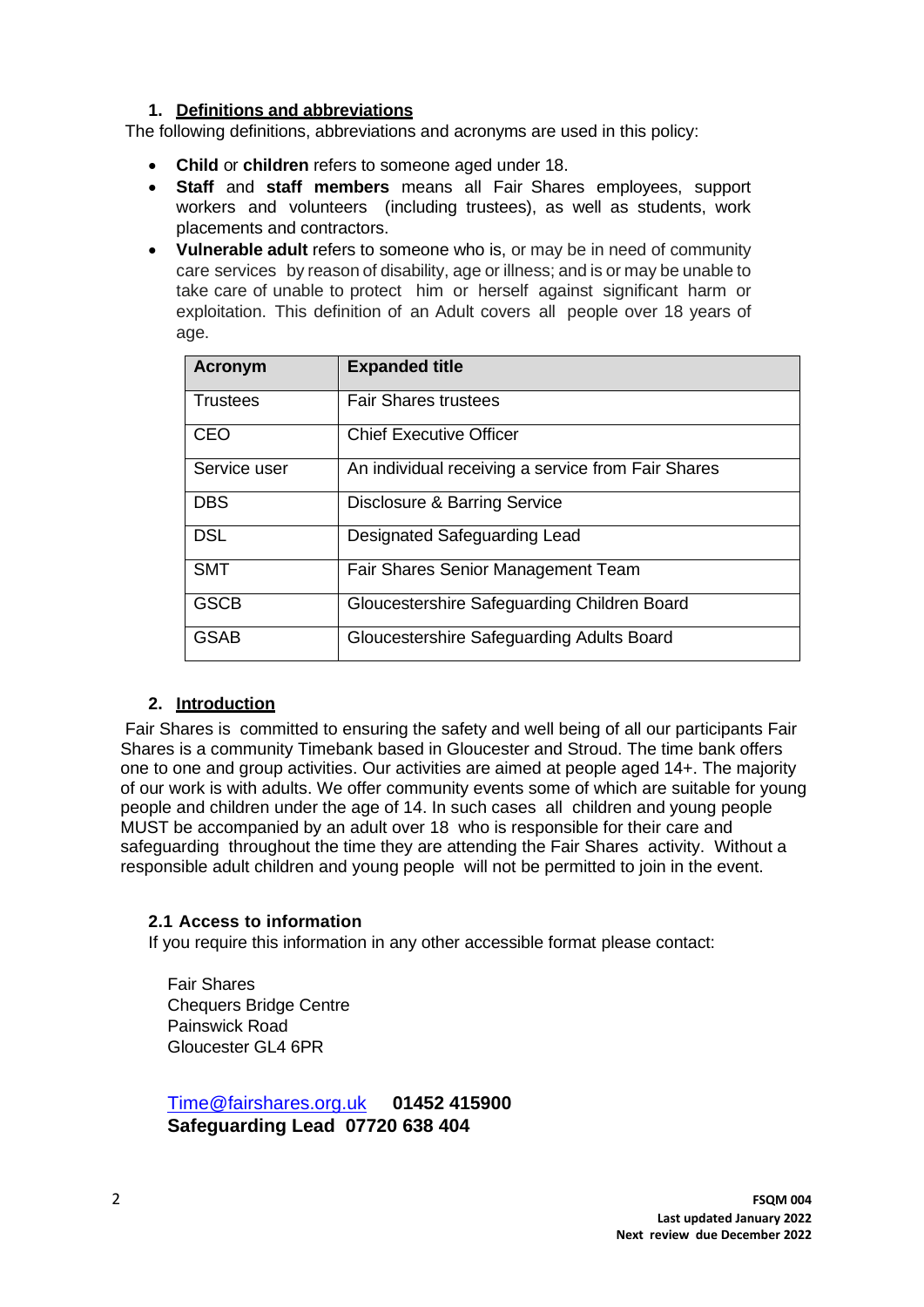## **2.2 The purpose of this policy**

<span id="page-2-0"></span>The purpose of this policy is to

- protect children and vulnerable adults who use Fair Shares' services
- ensure that staff are aware of their responsibilities within Fair Shares' approach to safeguarding

## **2.3 Fair Shares and safeguarding**

<span id="page-2-1"></span>Fair Shares believes that no child or vulnerable adult should suffer any abuse of any kind. We have a responsibility to promote the welfare of all children and young people and vulnerable adults to keep them safe. We are committed to operate in a way that keeps them safe.

## <span id="page-2-2"></span>**2.4 Associated policies and legislation**

2.4.1 This policy should be read in conjunction with the relevant policies, procedures and guidelines of the GSCB, the GSAB, and the Local Authority.

2.4.2 The principal pieces of legislation governing this policy are:

- Working Together to Safeguard Children 2010
- The Children Act 1989
- The Adoption and Children Act 2002
- The Children Act 2004
- The Mental Capacity Act 2005
- Safeguarding Vulnerable Groups Act 2006
- Care Standards Act 2000
- The Care Act 2014
- Public Interest Disclosure Act 1998
- The Police Act 1997
- Mental Health Act 1983
- NHS and Community Care Act 1990
- Rehabilitation of Offenders Act 1974

2.4.3 This policy should be read in conjunction with the following Fair Shares policies:

- Safeguarding Reporting Template
- Employee Handbook
- Code of Conduct
- Complaints Policy
- Confidentiality Policy
- Health & Safety Policy
- Lone Working Policy
- Mobile phone and social networking policy
- Recruitment and Induction Policy
- Whistleblowing Policy

#### <span id="page-2-3"></span>**3. Roles and responsibilities**

- **3.1** All members of staff have a responsibility to ensure that safeguarding procedures are followed at all times.
- **3.2** Fair Shares Management Team has overall responsibility for safeguarding and liaising with the DSL matters relating to safeguarding. It will ensure that safeguarding policies and procedures are in place, available to participants, parents, carers and partner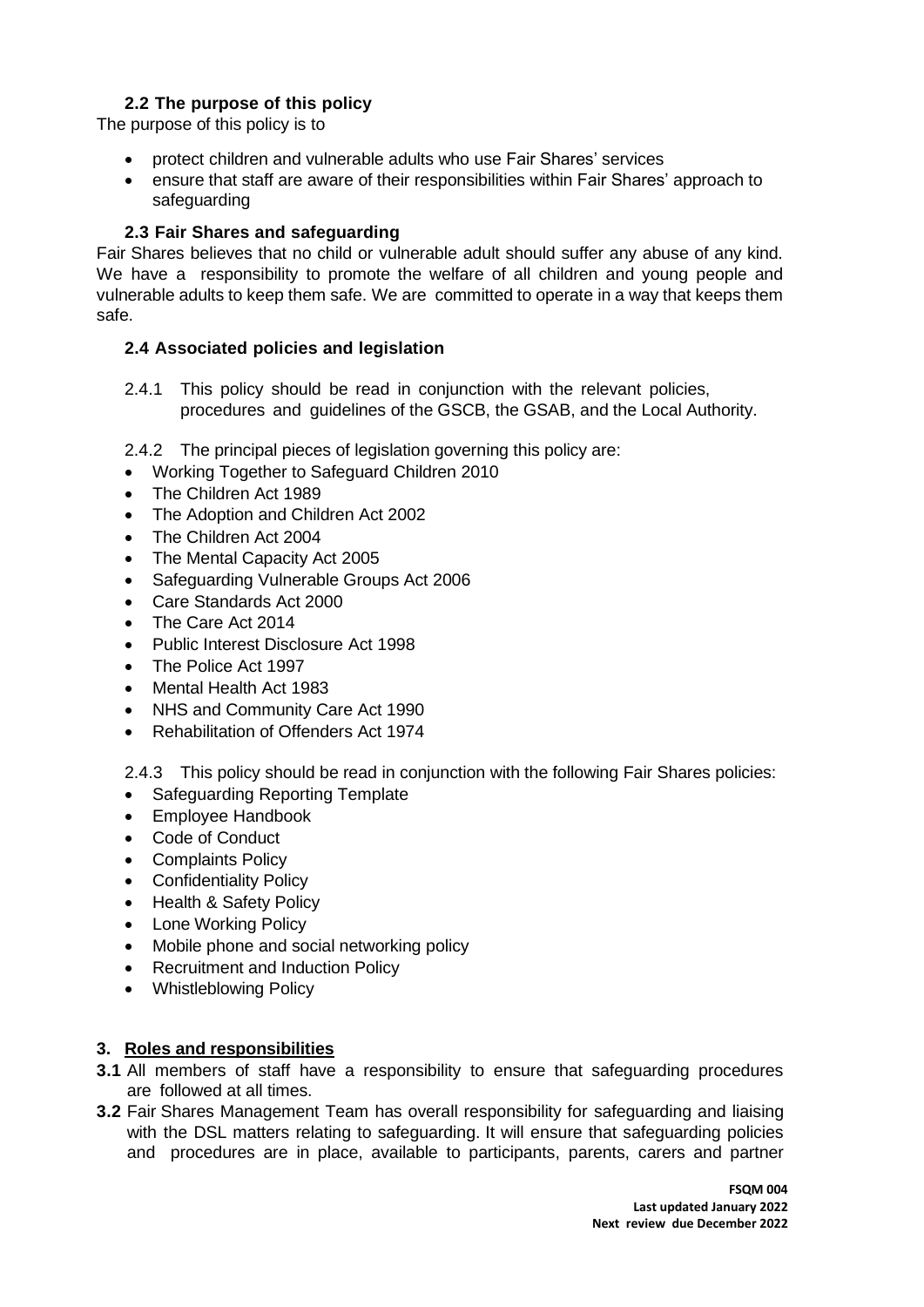agencies and that these policies and procedures are reviewed every year.

- **3.3** Fair Shares Management Team is accountable for the implementation of safeguarding policies and procedures and must ensure that sufficient resources are allocated to enable the DSL and other staff to discharge their responsibilities with regard to safeguarding.
- **3.4** Fair Shares must ensure that it has a Designated Safeguarding Lead who will be a senior member of the management team and will undertake regular, appropriate training for this role.
- 3.4.1 The DSL will co-ordinate action on safeguarding and promoting the welfare of children and vulnerable adults within Fair Shares, and ensuring all staff are aware of their responsibility to report and record any concerns.
- 3.4.2 The DSL will promote amongst staff the understanding of the duty of care towards Fair Shares participants and staff by raising awareness of illegal, unsafe and unwise behaviour, and through assisting staff to monitor their own standards and practice.
- 3.4.3 Fair Shares will ensure it has a Deputy Designated Safeguarding Lead who is able to step in when the DSL is not available.
- 3.4.4 The DSL will ensure that the following processes and procedures are in place:
- A process for reporting concerns which corresponds with policies and recommendations set by the Local Authority, GSAB and GSCB.
- A process to ensure that safeguarding policies, responsibilities and processes are communicated to participants, parents and carers and partner agencies.
- Mechanisms to ensure that effective links are developed with the relevant agencies and organisations that set policy and best practice standards for safeguarding nationally and locally.
- Training programmes for staff which ensure all staff receive an appropriate level of training in safeguarding for their role. This training should be in line with national and local recommendations for staff roles. Training will be refreshed a minimum of every three years.
- Participants are made aware of our safeguarding arrangements and who they may complain to when they get involved with Fair Shares .
- A record of any safeguarding issues that arise and the outcome shall be maintained and held confidentially.
- 3.4.5 The DSL and Deputy DSL should attend advanced practitioner training a minimum of every two years.
- **3.5** A Lead Trustee is appointed to have special responsibility for safeguarding.
- 3.5.1 The DSL will ensure that the Lead Trustee on safeguarding is kept informed of the level and scope of safeguarding concerns and resulting actions.
- **3.5.2** Safeguarding will remain a standing item on the Trustee meeting agenda

## **3.5.3 Rights of children and vulnerable adults**

Fair Shares believes that all children and vulnerable adults should always be afforded the following fundamental rights. These standards will contribute to the establishment of a safe environment for children and vulnerable adults. Failure to uphold these standards by staff may result in disciplinary proceedings being enacted.

## <span id="page-3-0"></span>**3.6 To be valued as an individual**

- to be cared for and treated as unique
- to be talked to and about using their own name
- to be consistently cared for across settings activities
- to be encouraged to be themselves
- to be enabled to understand, and to be understood, making sure they are listened to, and heard, even if it takes a long time, or it is difficult to understand what is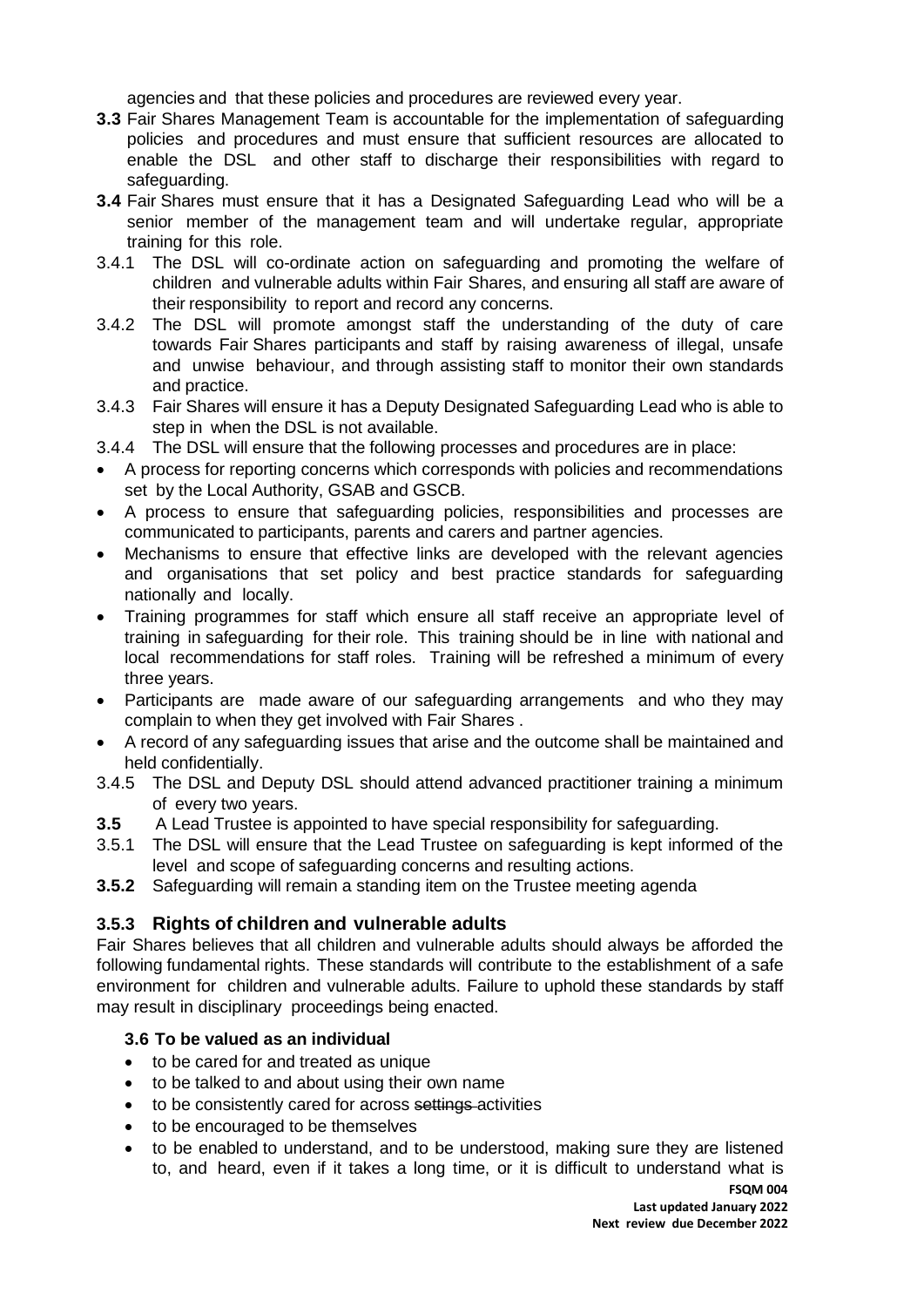being said or if a method of communication other than words is necessary

- to be given enough time to take part, to do things for themselves
- to be empowered by being allowed to make choices whenever possible
- to be allowed, and encouraged, to express feelings and opinions
- to be given information about what is happening before it happens, and being given explanations of procedures before they occur whenever this is possible

#### **3.7 To be treated with dignity and respect**

- to be addressed with respect; never referred to as one of their needs, or defined by any disability they may have
- to be involved in conversations, and never talked about as if they not there
- to have their privacy respected at all times
- to have any information about them treated with respect, kept secure and shared only with those people who need to know
- to be given the best possible care that can be provided. If personal or intimate care is required, the relevant policies should be adhered to, and dignity and respect should be prioritised at all times
- to be involved in decisions that affect them; to be actively encouraged to express their views and where these cannot be taken into account, then told why not
- to be given, where necessary, assistance with eating and drinking, respectfully, and by trained staff
- to have any religious or cultural practices accepted respectfully
- to have FS standards, rules and other requirements applied fairly and consistently

## **3.8 To be safe**

- to be protected from unnecessary risks
- to be protected from exploitation
- to be safe from physical abuse; not subjected to physical punishment or rough handling, kicking, biting or punching; to be physically well cared for generally and safe from emotional abuse. Not to be subjected to fear, humiliation, malicious teasing, name calling, unpleasant secrets, coercion, unreasonable expectations; not to be unjustifiably ignored
- to be safe from sexual abuse, including being protected from involvement in any sexual act or innuendo, including inappropriate touching, or indecently exposing a child
- to be protected from all forms of racial abuse
- <span id="page-4-0"></span>• to understand the rights afforded to them, and that they can only be denied with good cause.

## **4. Procedures**

#### <span id="page-4-1"></span>**4.1 Creating a safe environment**

- 4.1.1 Fair Shares will ensure that good lines of communication are provided within an open and trusting environment, so that children, vulnerable adults and parents and carers feel confident to raise issues of a safeguarding nature.
- 4.1.2 Fair Shares will establish and maintain an environment where children, young people and adults feel secure, are encouraged to talk and are always listened to.
- 4.1.3 Fair Shares will ensure that children, young people, vulnerable participants and carers know that there are staff in the organisation whom they can approach if they are worried or in difficulty.
- 4.1.4 Fair Shares will ensure that safeguarding standards are in place for each activity, which are clearly understood by staff and participants. Failure to implement or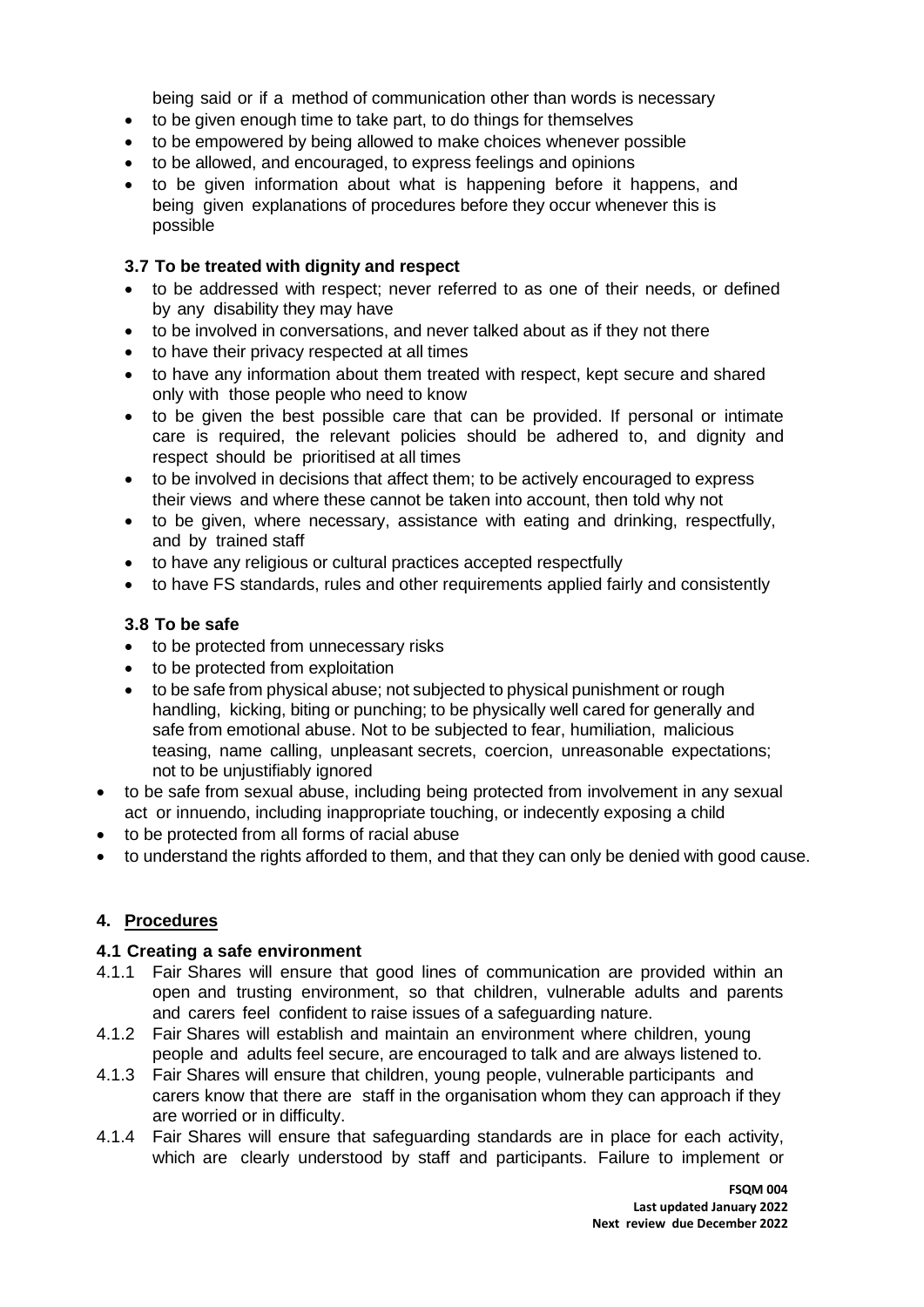abide by these standards by staff will lead to disciplinary proceedings being enacted. The standards are those found in the Employee Hand book

## <span id="page-5-0"></span>**5. Staff recruitment, induction and training**

5.1.1 The Fair Shares approach to recruiting staff is detailed in our Recruitment Policy and procedures FSQM014

- All applications for employment must be made on a Fair Shares application form, with parts 1 and 2 completed .
- The panel of at least three people will be convened for the interviews
- The panel will undertake a process of selecting candidates for interview. The selection panel will not see part 1 which contains the personal characteristics of the applicant. (name, age, gender, additional needs )
- The panel to meet and interview selected candidates using a standardised format, which allows for follow up questions specific to the candidate. Panel members record their comments which are retained in confidence
- **EXECT All appointments are subject to 2 satisfactory references and a DBS check. Any concerns** regarding DBS response should be discussed with the applicant and a record of the discussion maintained.

5.1.2 As part of their Fair Shares induction, all staff will be made familiar with:

- This policy
- Safeguarding arrangements in place
- Who the DSL is and who acts in their absence.
- How to manage a disclosure
- When and how to record a concern
- Processes and policies about allegations against staff.
- For staff working directly with children and vulnerable adults, a safeguarding induction must take place before they begin their duties.

## **5.2 Training**

- All staff must undertake children and vulnerable adults training to level 2 or where appropriate Level 3
- Refresher training must be undertaken at least every 3 years for all staff and for staff working directly with participants at least every 2 years
- a record of all relevant training must be maintained and reviewed at least annually

## <span id="page-5-1"></span>**5.3 Allegations against staff**

- 5.3.1 If an allegation is made against a member of staff, the member of staff receiving the allegation will immediately inform the DSL. If the allegation concerns the DSL, the allegation should be reported directly to the Fair Shares Chair of Trustees and designated Trustee responsible for safeguarding.
- 5.3.2 Fair Shares will take seriously and investigate all allegations against Fair Shares staff. Fair Shares will follow the procedures set out by the Local Authority, the GSCB, or other relevant services and authorities.
- 5.3.3 Where immediate danger or risk is considered to be a factor, the DSL will contact the police.

## **5.4 Whistleblowing**

<span id="page-5-2"></span>Children, vulnerable adults, parents and carers cannot be expected to raise concerns in an environment where staff fail to do so. All staff should be aware of their duty to raise concerns, where they exist, about the attitude or actions of colleagues either employed by Fair Shares or from an external agency. See Fair Shares' Whistleblowing Policy.

## <span id="page-5-3"></span>**5.5 Complaints and Concerns**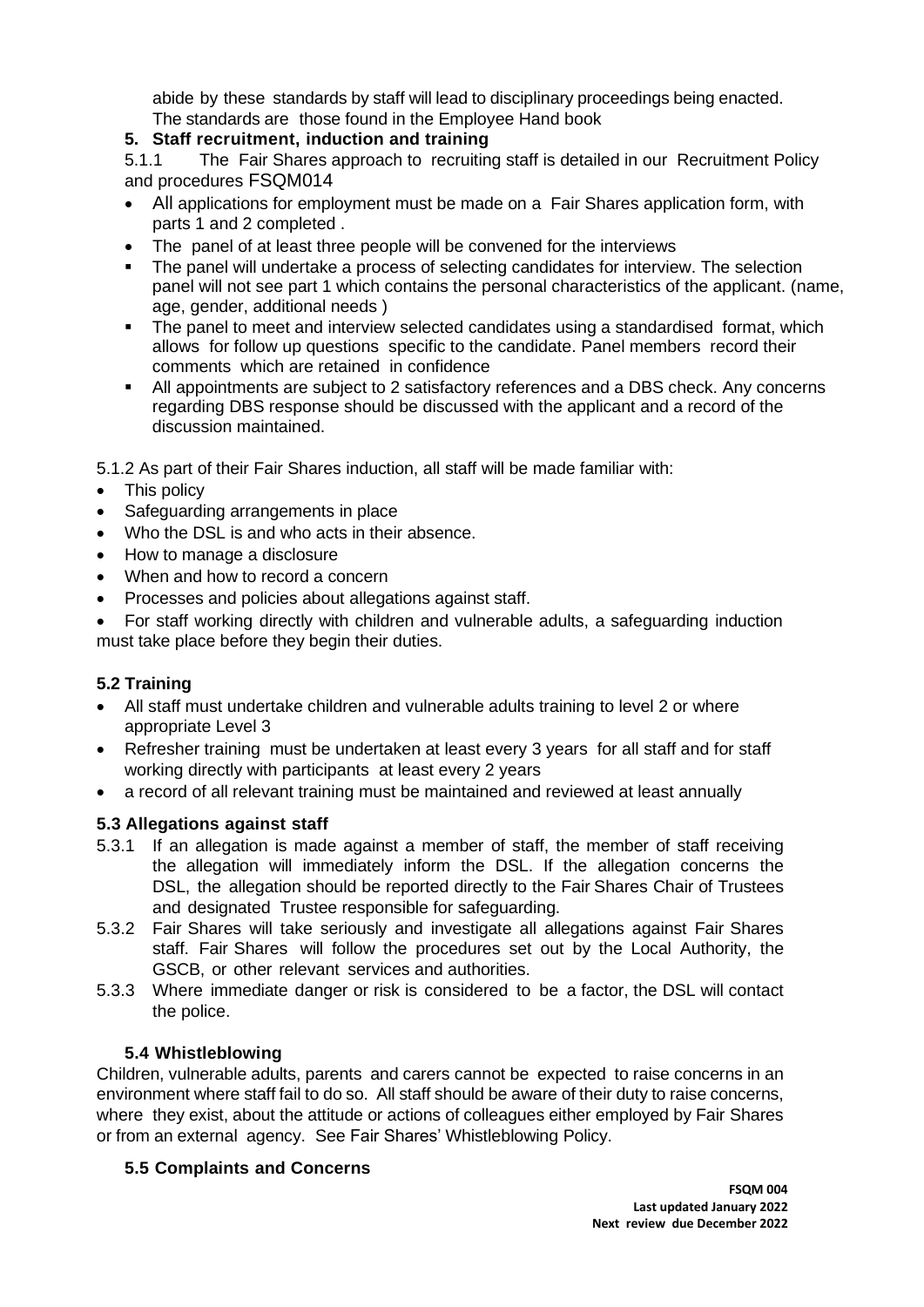- 5.5.1 Any expression of dissatisfaction or disquiet from children, vulnerable adults, parents or carers will be listened to and acted upon in order to safeguard their welfare.
- 5.5.2 Anyone raising concerns or making a complaint will be informed about how Fair Shares will deal with their concern or complaint, as well as the time they should expect this to take.
- 5.5.3 Fair Shares will keep the child, vulnerable adult, parent or carer regularly informed as to the progress of their complaint. Please also refer to Fair Shares' Complaints Policy.

## <span id="page-6-0"></span>**5.6 Abuse of Trust**

- 5.6.1 It is a criminal offence for staff members to abuse the trust that forms part of their relationship with children and vulnerable adults that they work with.
- 5.6.2 Relationships with a child or vulnerable adult using Fair Shares' services may be an abuse of a position of trust, regardless of the age or vulnerability of the service user. This includes:
	- Any form of sexual relationship
	- Relationships conducted online, through phones, or through other technologies
	- Relationships which involve the supply of goods, substances or other material items

Any form of relationship which constitutes an abuse of trust will be considered gross misconduct

- 5.6.3 The DSL must be informed by the member of staff them self or the ir line manager if any relationship between a staff member and participant is suspected.
- 5.6.4 Any form of relationship or action involving a child or vulnerable adult who is not a Fair Shares service user that calls into question a staff member's suitability to work with children and vulnerable adults could result in dismissal.
- 5.6.5 Staff should ensure that they establish safe and responsible online behaviours, working to local and national guidelines which detail how new and emerging technologies may be used.
- 5.6.6 Communication with children and vulnerable adults, or any adult that is a Fair Shares participant, both in person and through web based and telecommunication interactions should take place within explicit professional boundaries.
- 5.6.7 Staff should not request or respond to any personal information from Fair Shares participants other than which may be necessary in their professional role. They should ensure that their communications are open and transparent
- 5.6.8 In any communication with Fair Shares participants all staff have a responsibility to maintain public confidence in their ability to safeguard the welfare and best interests of children young people and vulnerable adult
- 5.6.9 Staff should not seek to communicate with Fair Shares participants who are children or vulnerable adults outside of the purposes of their work.

#### <span id="page-6-1"></span>**5.7 Reporting concerns about adults**

- 5.7.1 If a staff member is concerned that a vulnerable person over 18 is being neglected, harmed or suffering domestic abuse they should report to the DSL or deputy DSL who will call the non-emergency Adults Helpline and follow the advice given and the agreed course of action.
- 5.7.2 In an emergency or out of office hours, if a staff member has reason to believe that the adult is at immediate risk from harm they should contact the police. The staff member should follow the advice given and report to the DSL the concerns and the agreed course of action.

#### <span id="page-6-2"></span>**5.8 Reporting concerns about children**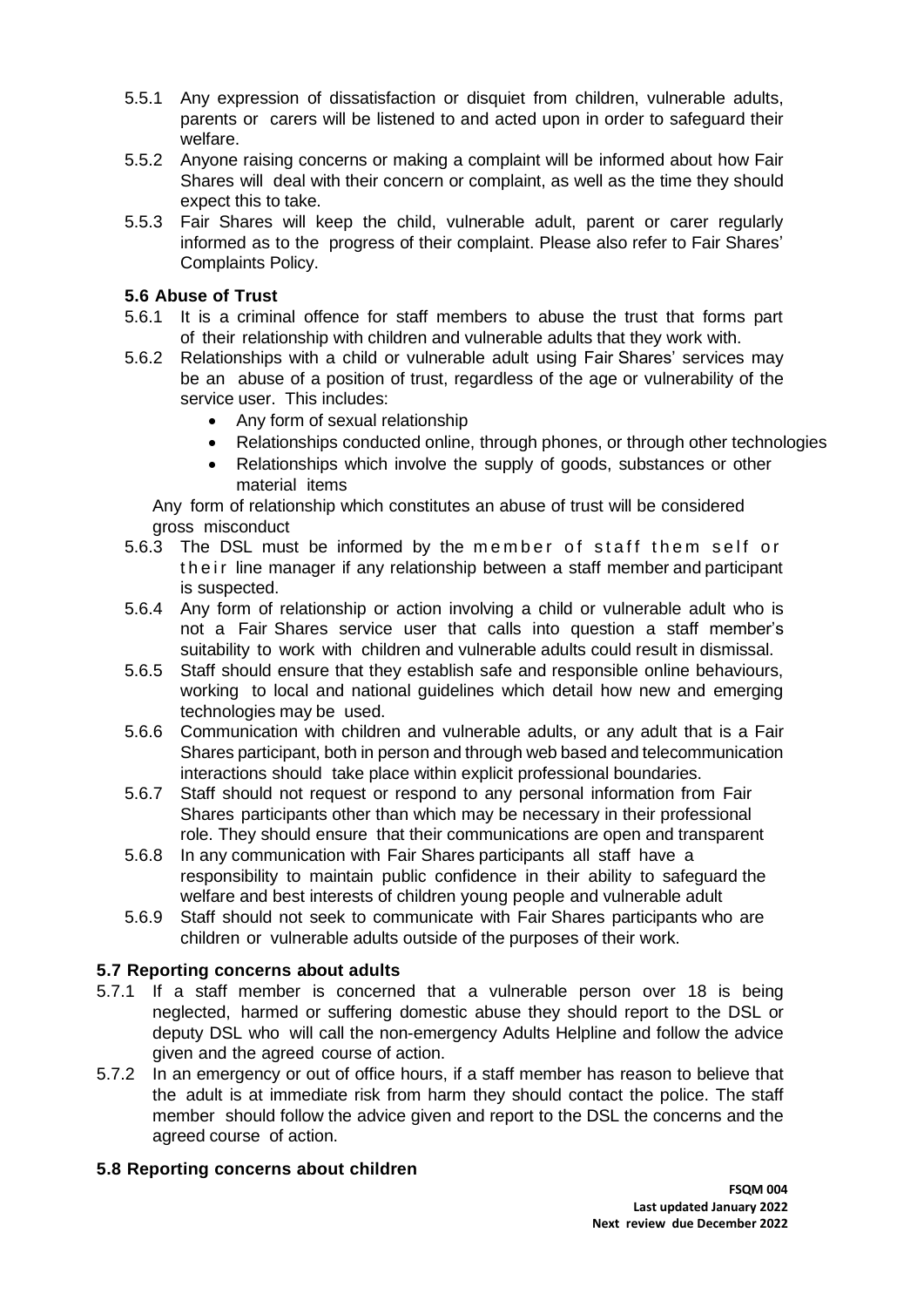- 5.8.1 If a staff member is concerned about the welfare of someone under 18 they should discuss their concerns with their line manager or DSL. If the DSL considers that the child may be suffering or at risk of significant harm they will call the Children's Helpdesk,or refer the issue as an Early Help matter and inform the relevant authorities.
- 5.8.2 In an emergency or out of hours if a staff member has reason to believe that a child or young person is at immediate risk from harm they should contact the police.
- 5.8.3 Fair Shares will ensure that the parent or carer is aware of any concerns, providing that this does not place the child at further risk of abuse. Fair Shares will make sure parents and carers are aware that you have an obligation to report concerns to the Local Authority.

## <span id="page-7-0"></span>**5.9 Managing a Disclosure**

- 5.9.1 If someone discloses information which indicates that they or another individual is at risk of harm directly to a member of staff, the following procedures should be followed by the staff member to whom the disclosure is made
- Listen carefully to what is said and get medical attention if needed
- Ask only open questions such as, 'how did this happen?', 'what was happening at the time?' or 'anything else you want to tell me?'
- Do not ask questions which may be considered to suggest what might have happened, or who has perpetrated the abuse
- Do not force someone to repeat what they have said in front of another person
- Do not promise to keep the disclosure secret. At no time should you promise confidentiality
- **5.10** Following a disclosure, the member of staff should talk immediately to the DSL or deputy DSL and record their concerns

## <span id="page-7-1"></span>**5.11 Confidentiality, record keeping and sharing of information**

- 5.11.1 All safeguarding matters and information will be treated with strict confidentiality and information will be disclosed on a need-to-know basis only.
- 5.11.2 Records and notes should be made about any safeguarding incidents, disclosures, concerns or allegations. These should be made as soon as possible after the event. All notes should be timed, dated and signed, with name printed alongside the signature.
- 5.11.3 All records of a safeguarding nature should be filed securely and will be kept on file while those involved are members or staff members, and thereafter for twenty years.
- <span id="page-7-2"></span>5.11.4 Reference should be made to Fair Shares' Data Protection Policy and procedure where all record and information storage is concerned.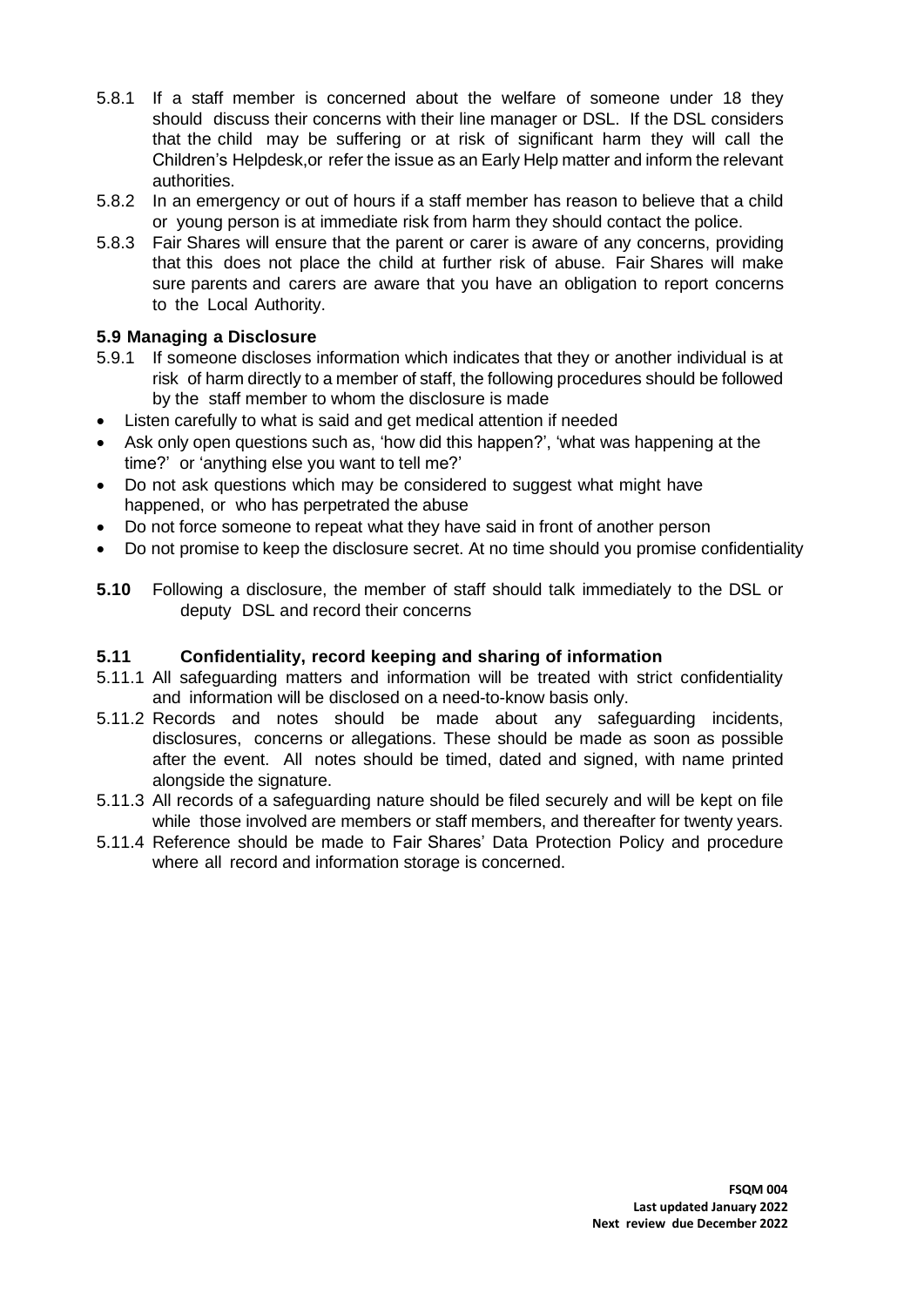## **Appendix 1: Key Contacts**

#### **Internal contacts**

*Designated Safeguarding Lead*,

CEO Sue Martin

07720 638404 sue@fairshares.org.uk

*Deputy Safeguarding Lead*

Reyaz Limalia

07733 757513 gloucester@fairshares.org.uk

## *Lead Trustee for Safeguarding*

Alison Cathles

07826 558153 alison@hairshares.org.uk

*Joint Chair of Trustees*

Alison Cathles

07826 558153 [alison@fairshares.org.uk](mailto:alison@fairshares.org.uk)

Julie Cigman

07900 261745 [Julie@fairshares.org.uk](mailto:Julie@fairshares.org.uk)

#### **External Contacts**

**Children and Families Helpdesk** to report concerns **01452 426565** [www.glosfamiliesdirectory.org.uk/kb5/gloucs/glosfamilies/service.page?id=CfII40-yhY4](http://www.glosfamiliesdirectory.org.uk/kb5/gloucs/glosfamilies/service.page?id=CfII40-yhY4)

**Gloucestershire Safeguarding Children Board** [www.gscb.org.uk](http://www.gscb.org.uk/) **01452**

**426565** [www.gloucestershire.gov.uk/gscp/contact-us/](http://www.gloucestershire.gov.uk/gscp/contact-us/)

#### **Adults Helpdesk** to report concerns **01452 426868**

[www.glosfamiliesdirectory.org.uk/kb5/gloucs/glosfamilies/service.page?id=7xlHSyCWawg#:~:text=Contacting](http://www.glosfamiliesdirectory.org.uk/kb5/gloucs/glosfamilies/service.page?id=7xlHSyCWawg#:~:text=Contacting%20the%20Helpdesks%20out%20of,until%20the%20next%20working%20day) [%20the%20Helpdesks%20out%20of,until%20the%20next%20working%20day.](http://www.glosfamiliesdirectory.org.uk/kb5/gloucs/glosfamilies/service.page?id=7xlHSyCWawg#:~:text=Contacting%20the%20Helpdesks%20out%20of,until%20the%20next%20working%20day)

**Safeguarding Adults Service 01452 427866** out of hours call the Emergency Duty Team on **01452**  614194583629 www.gloucestershire.gov.uk/health-and-social-care/adults-and-olderp e o p l e / r e p o r t - s u s p e c t e d - a b u s e - s a f e g u a r d in g - a d u l t s - a t-risk /

#### **Gloucestershire's Local Authority Designated Officer for Allegations**

**against Staff** Jane Bee 01452 426994 Kath Whittaker 014524250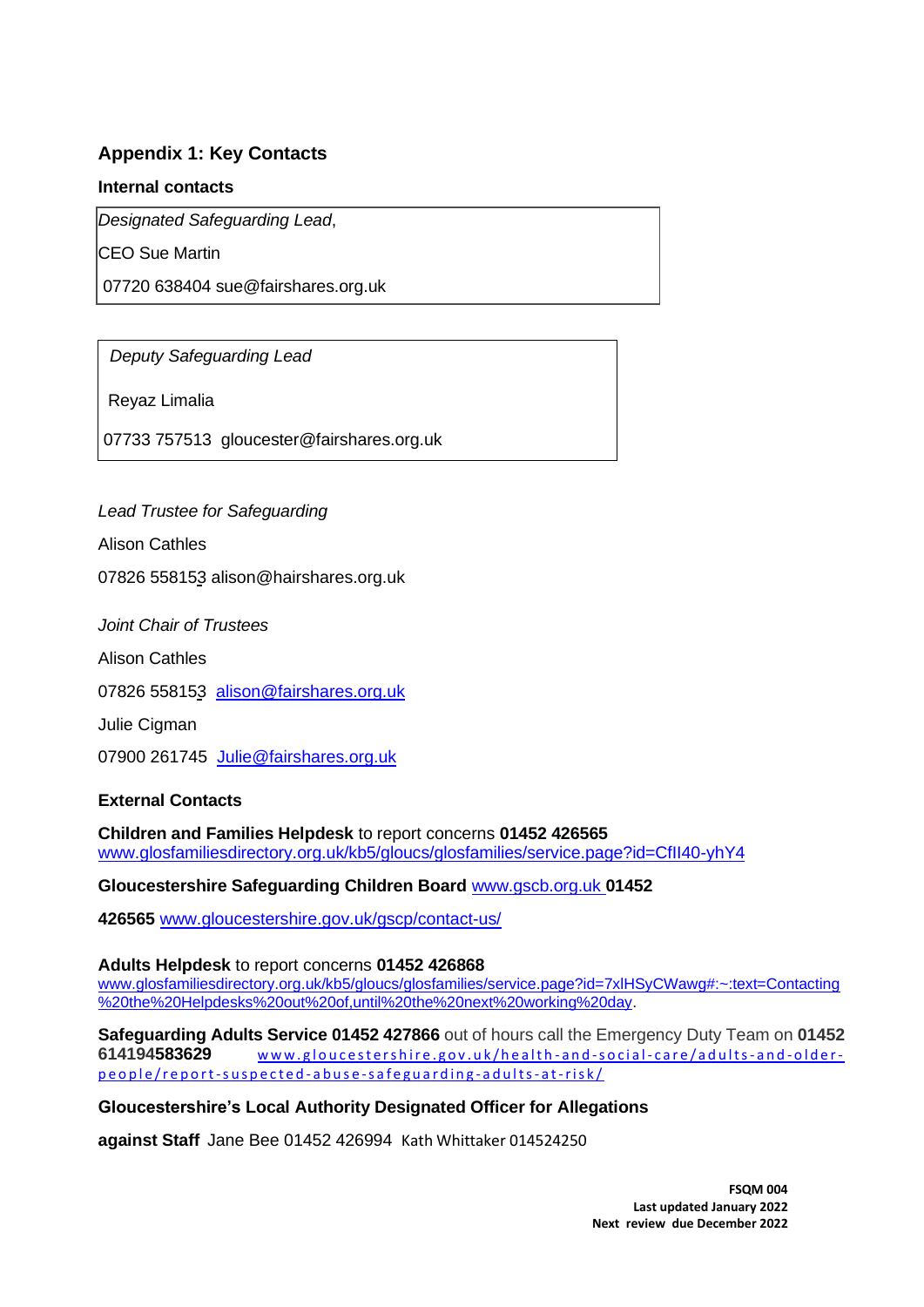**Allegations against Fair Shares staff should be made to the DSL/ Chair of Trustees** 

**FSQM 004 Last updated January 2022 Next review due December 2022**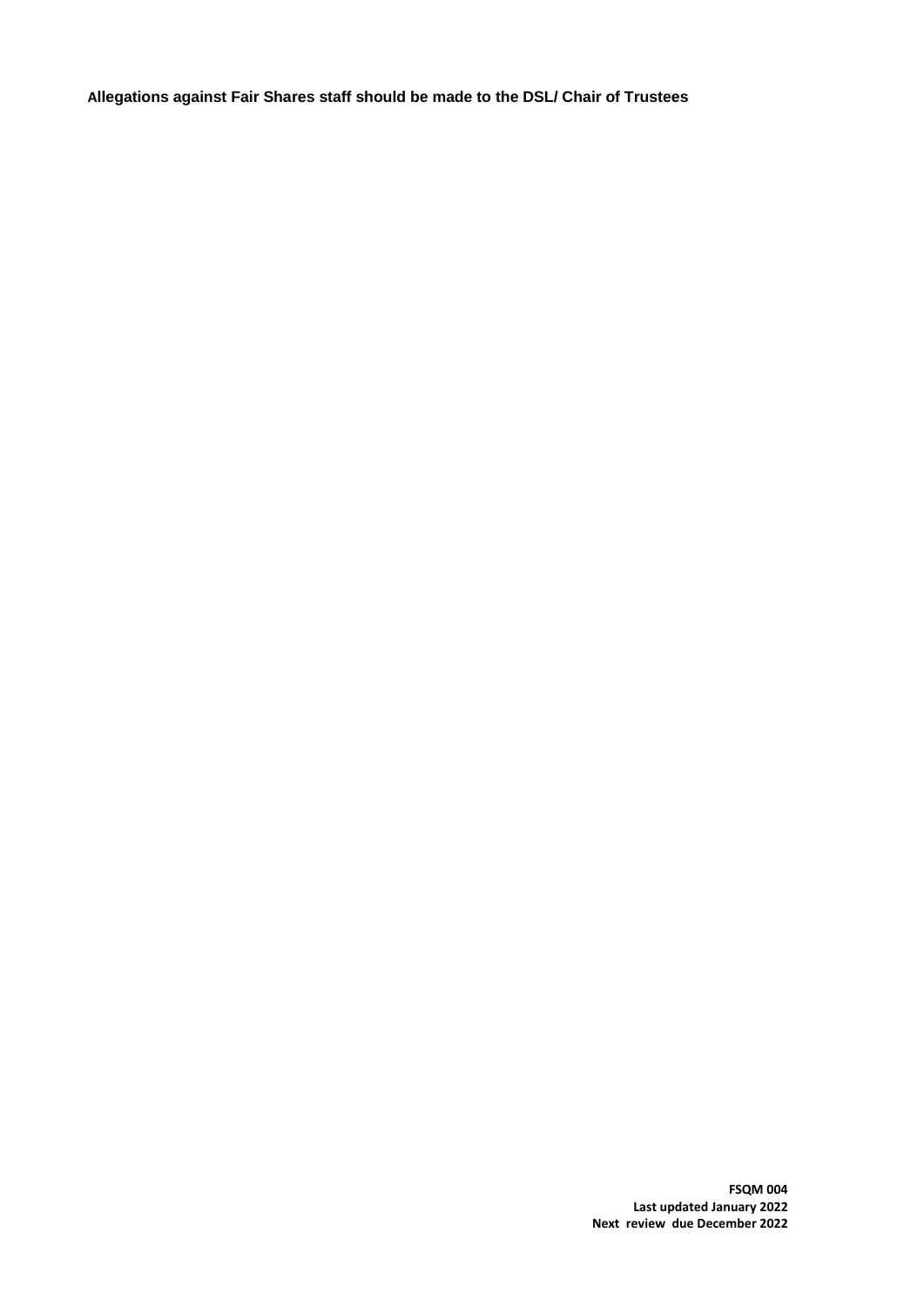## <span id="page-10-0"></span>**Appendix 2: Identifying Signs of Abuse**

Abuse may be a single act or one that happens repeatedly. It may be planned or reactive as well as intentional or unintentional. It can also happen due to ignorance or due to the abuser needing help themselves.

Abuse normally occurs when a child or vulnerable adult is faced with a person or a set of circumstances with a potential for harm. Some factors that may place people at particular risk of being abused are described in the list below. However, the presence of one or more of these factors does not automatically imply that abuse has or may have occurred.

- Poor communication or a breakdown of communication
- Immobility
- Urinary or fecal incontinence
- An inappropriate or dangerous physical or psychological environment
- Living in the same household as a known abuser or a person who has a history of mental health problems, alcohol or drug misuse or sexual offending
- Mental health problems
- Learning disabilities
- Physical disabilities
- Dependence on others or others being dependent on them
- Unequal power relationships
- Considerable change in carer's lifestyle
- Emotional and social isolation
- Caring needs in excess of carer's ability to meet them
- Financial problems

People can be abused in different ways. Below are some of the different types of abuse and the indicators of abuse.

#### **Physical Abuse**

Any physical pain, suffering or injury which is inflicted by a person who has responsibility, charge, care or custody of, or who has a position of or expectation of trust to an individual, constitutes physical abuse. This includes but is not limited to assault, physical restraint, hitting, slapping, burning, pushing, kicking, misuse of medication, rough handling, deprivation of care and necessities.

Physical abuse includes injuries that are not explained satisfactorily where there is concern that the injury was inflicted intentionally.

Physical abuse can also include situations where people are caused unreasonable physical discomfort through the deliberate withholding of care, or the application of inappropriate techniques or treatments. Deprivation of food and water and involuntary isolation and confinement. An overlap with neglect can be a feature of physical abuse.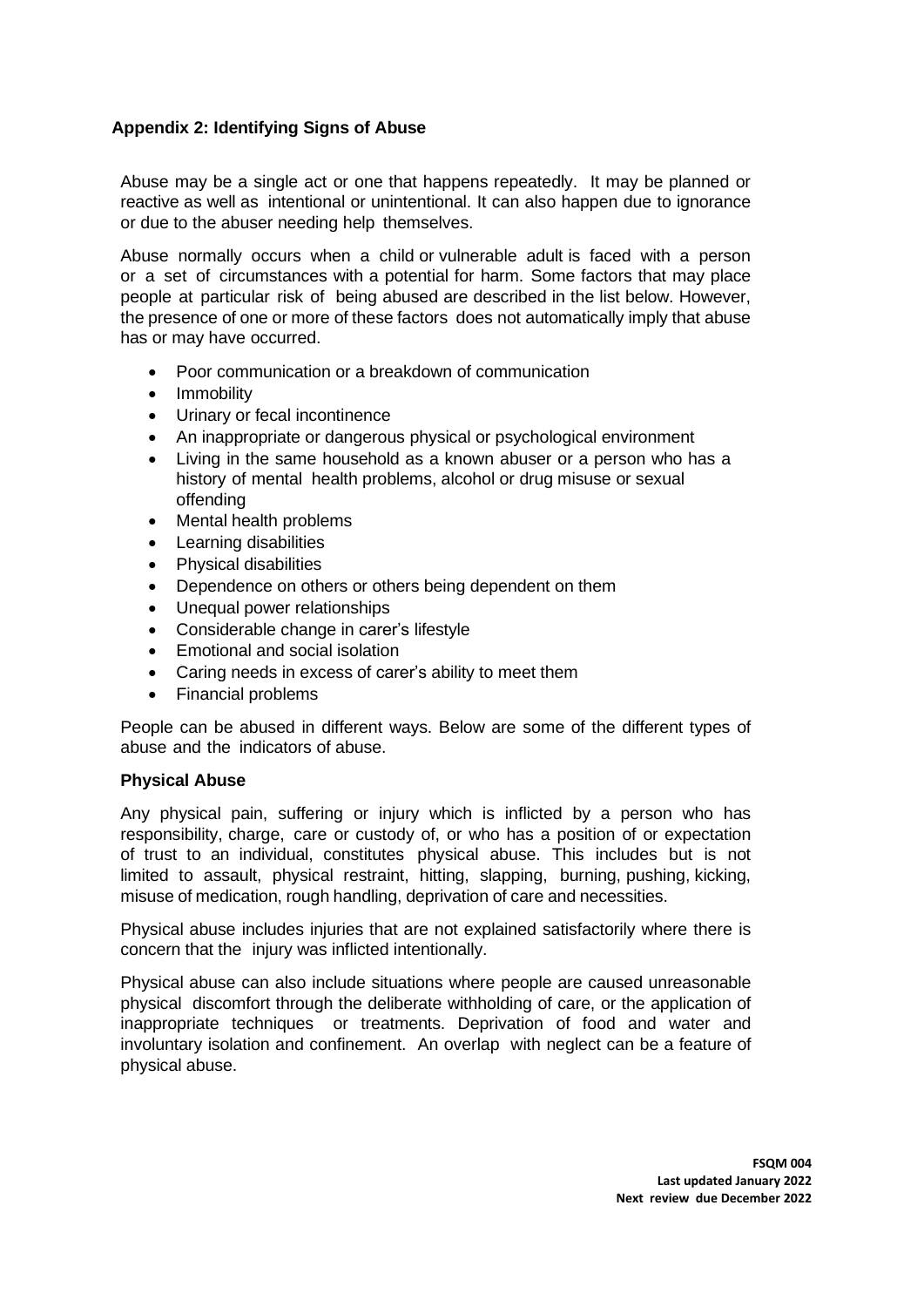## *Possible Indicators of Physical Abuse*

The signs of physical abuse are often evident but can also be hidden by the abuser or the victim. Evidence to look out for includes:

- Any injury not fully explained by the history given
- Self-inflicted injury
- Unexplained bruises and welts in various stages of healing or not properly treated
- Unexplained burns, especially on soles of feet, palms and back
- Immersion burns, rope burns, electrical appliance burns
- Unexplained fractures to any part of the body
- Broken eyeglasses or frames
- Lack of personal care and hygiene
- Inadequate or inappropriate clothing
- Soiled clothing or bedding
- Dehydration and/or malnourishment without illness-related cause
- Inappropriate use of medication, overdosing or under-dosing

#### **Psychological or Emotional Abuse**

Psychological abuse or emotional abuse is one of the most common types of abuse. It constitutes any behaviour by another that results in psychological harm to an individual. Psychological abuse does not usually occur in isolation and can be linked to financial abuse.

Psychological abuse includes but is not limited to harassing, ignoring, blaming, humiliating, threatening harm or abandonment, contact deprivation, controlling, intimidation, harassment, coercion, verbal abuse and insults, racial slurs, lack of privacy, lack of respect of cultural diversity, denial of dignity.

#### *Possible Indicators of Psychological or Emotional Abuse*

Psychological abuse can have a profound impact on someone's mental health; they can feel trapped, threatened, humiliated, used or a combination of all these. Most signs therefore relate to someone's mental state, and changes in behaviour:

- Helplessness
- Hesitation to talk openly
- Implausible stories
- Confusion or disorientation
- Anger without apparent cause
- Sudden change in behaviour
- Emotionally upset or agitated
- Unusual behaviour for the individual (e.g. sucking, biting, or rocking)
- Unexplained fear
- Denial of a situation
- Becoming extremely withdrawn and non-communicative or non-responsive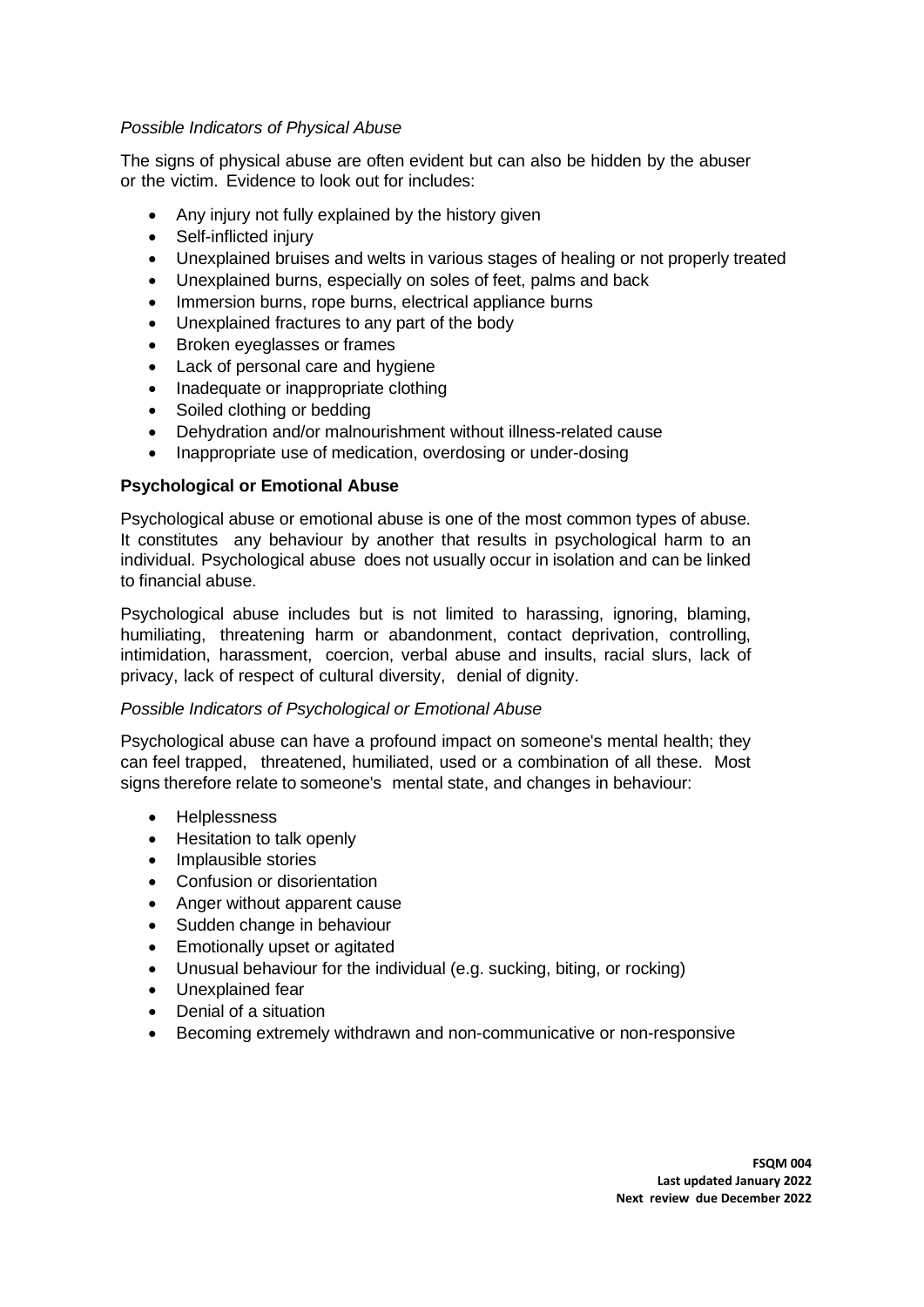## **Sexual Abuse**

Sexual abuse is perpetrated by those who involve children or vulnerable adults in sexual activity. This could include full sexual intercourse, masturbation, oral sex, anal intercourse and fondling. Showing children pornographic material is also a form of sexual abuse. Physical contact with children can potentially create situations where sexual abuse may go unnoticed.

#### *Possible Indicators of Sexual Abuse*

- Full or partial disclosure or hints of sexual abuse
- Wetting and/or soiling
- Torn, stained or bloody clothing
- Genital discomfort or urine infection, or other STDs
- Marked changes in usual behaviour or emotions for no other reason
- **Pregnancy**
- Person reporting that they have bruises around the breasts, thighs or genital area

#### **Neglect**

Neglect is the deprivation of help to perform activities of daily living. It can also be the failure to intervene in behaviour which is dangerous to the individual or to others. Not all neglect is intentional. It can occur when the caregiver cannot cope or does not have the necessary resources or support.

It may include but is not limited to failing to provide basic necessities such as food, heat, comfort, clothing, hygiene, medical treatment, mental stimulation. It can also include failing to provide access to health or social care and failing to recognise or be aware of a person's cultural needs and norms.

#### *Possible Indicators of Neglect or Omission to Act*

Neglect will often manifest in the physical, social or health circumstances of the child or vulnerable adult and can include:

- Dirt, faecal or urine smell, or other health and safety hazards, unsanitary and unclean conditions in the individual's living environment
- Rashes, sores or lice on the body
- An untreated medical condition
- Inadequate heating
- Clothing is inadequate or in bad condition, smelling of staleness and urine
- Evidence of malnutrition or dehydration
- Poor personal hygiene
- Failure to ensure appropriate privacy and dignity
- There is evidence of the withholding of medication or over-medication
- There is evidence of a lack of assistance with eating and drinking

#### **Child Sexual Exploitation**

Child sexual exploitation is a type of sexual abuse. Children in exploitative situations and relationships receive something such as gifts, money or affection as a result of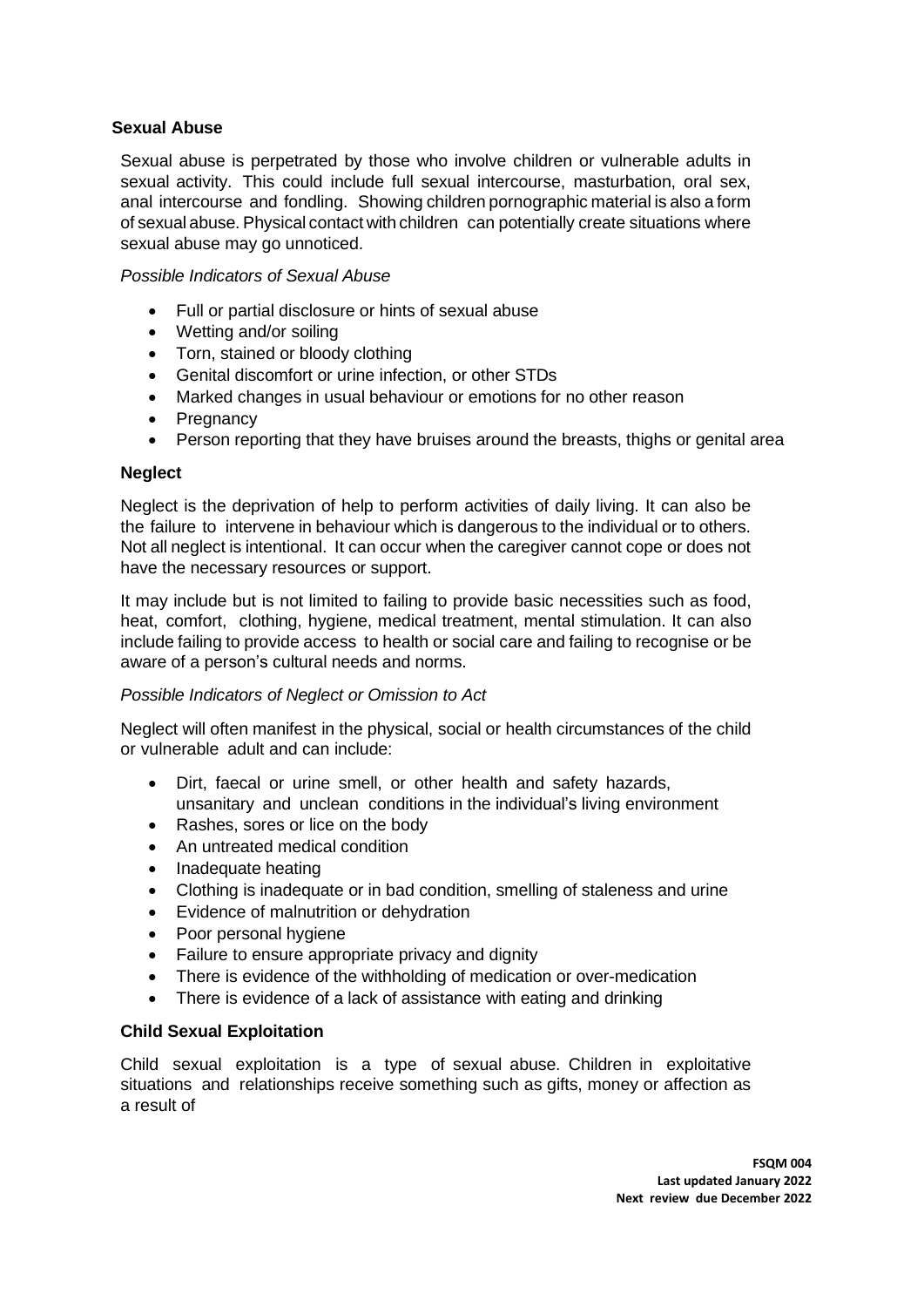performing sexual activities or others performing sexual activities on them. This can occur through the use of technology without the child's immediate recognition.

#### **Modern Slavery**

Modern Slavery encompasses slavery, servitude, forced or compulsory labour and human trafficking. Criminals coerce, deceive and force individuals against their will into a life of abuse, servitude and inhuman treatment.

#### **Radicalisation**

Radicalisation is defined as the process by which people come to support terrorism and violent extremism and, in some cases, to then participate in terrorist groups. There is no obvious profile of a person likely to become involved in extremism or a single indicator of when a person might move to adopt violence in support of extremist ideas.

Children and young people are vulnerable to exposure to or involvement with groups or individuals who advocate violence as a means to a political or ideological end.

The following behavioural signs may indicate radicalisation:

- Use of inappropriate language
- Possession of violent extremist literature
- Behavioural changes
- Expression of extremist views
- Advocating violent actions and means
- Association with known extremists
- Seeking to recruit others to an extremist ideology

#### **Discriminatory abuse**

Discriminatory abuse is when someone picks on or treats someone unfairly because something about them is different; for example it may be:

- Their clothes
- Their weight or physical size
- Their race or skin colour
- Their religion or culture
- Being a man or a woman
- Being a gay or lesbian, or bisexual, or transgender person.
- Their age
- Their health or disability
- An atypical appearance or visual difference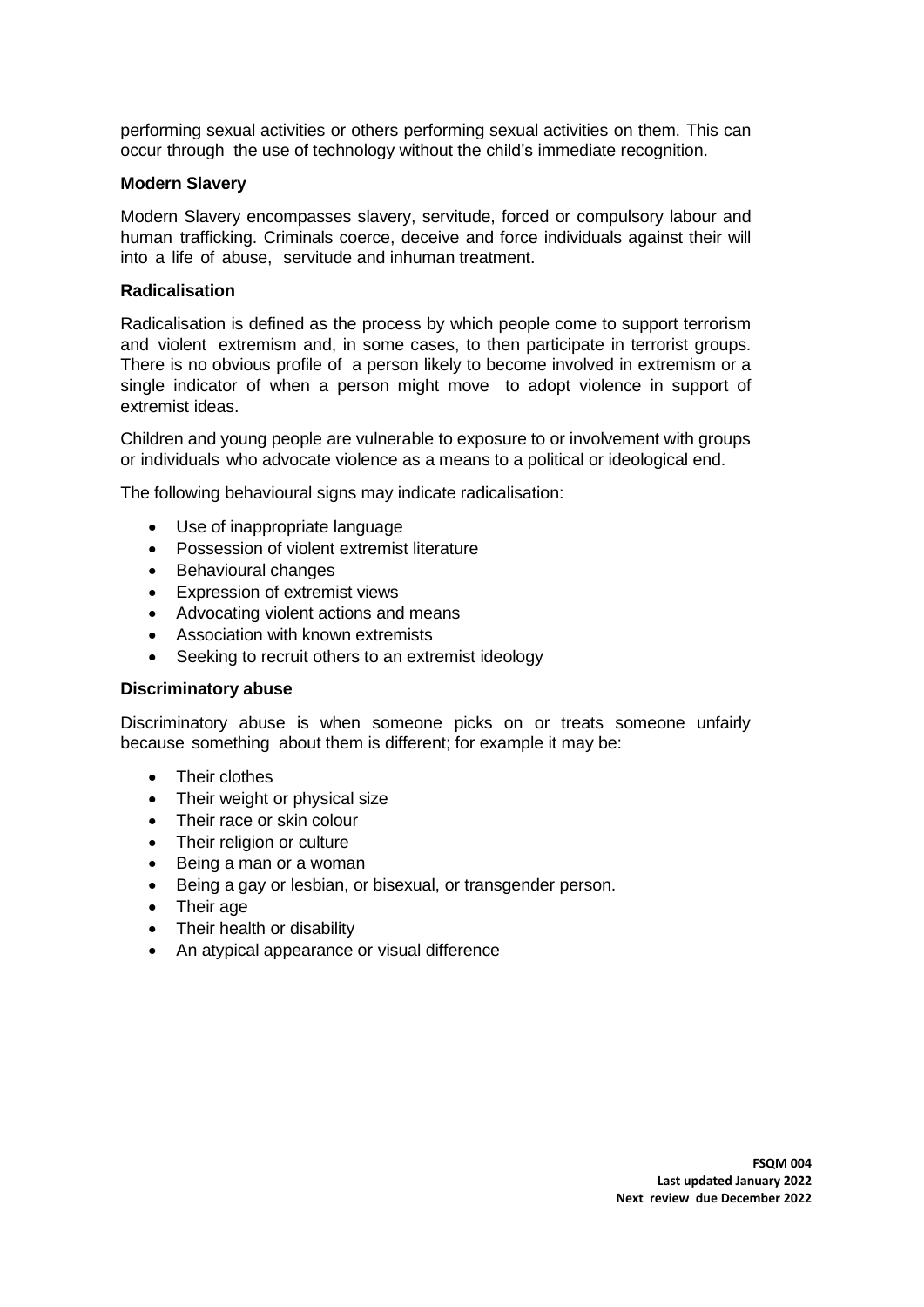#### **Self-Neglect (applicable to vulnerable adults)**

Self-neglect is defined as 'the inability (intentional or non-intentional) to maintain a socially and culturally accepted standard of self-care with the potential for serious consequences to the health and well-being of the self-neglecters and perhaps even to their community.

#### **Financial/Material Abuse (applicable to vulnerable adults)**

This involves the individual's resources being inappropriately used or manipulated to the advantage of another person.

It includes the withholding of money or inappropriate or unauthorised use of a person's money or property to the disadvantage of the individual to whom it belongs. It can include but is not limited to, theft, fraud, forgery, embezzlement, exploitation, misuse of funds, property or possessions.

#### *Possible Indicators of Financial Abuse*

- Signatures on cheques that do not resemble the vulnerable adult's signature, or signed when the vulnerable adult cannot write
- Sudden changes in bank accounts, including unexplained withdrawals of large sums of money by a person accompanying the vulnerable adult
- The inclusion of additional names on an vulnerable adult's bank account
- Numerous unpaid bills, or overdue rent, when someone else is supposed to be paying the bills
- Abrupt changes to, or the sudden establishment of, wills
- The sudden appearance of previously uninvolved relatives claiming their rights to an vulnerable adult's affairs or possessions
- The unexplained sudden transfer of assets to a family member or someone outside the family
- Unusual concern by someone that an excessive amount of money is being expended on the care of the vulnerable adult
- Power of Attorney obtained when person is unable to comprehend
- Person lacks belongings or services, which they can clearly afford
- The unexplained disappearance of funds or valuable possessions such as art, silverware, or jewelry
- Deliberate isolation of an vulnerable adult from friends and family, resulting in the caregiver alone having total control

#### **Domestic Abuse (applicable to vulnerable adults)**

Domestic Abuse is a pattern of controlling and aggressive behaviors from one adult towards another within the context of an intimate relationship.

It can be physical, sexual, psychological or emotional abuse. Financial abuse and social isolation are also common features. The violence and abuse can be actual or threatened and can happen once every so often or on a regular basis.

It can happen to anyone, and in all kinds of relationships, whether these relationships are heterosexual, lesbian, gay, bisexual or transgender. People suffer domestic violence regardless of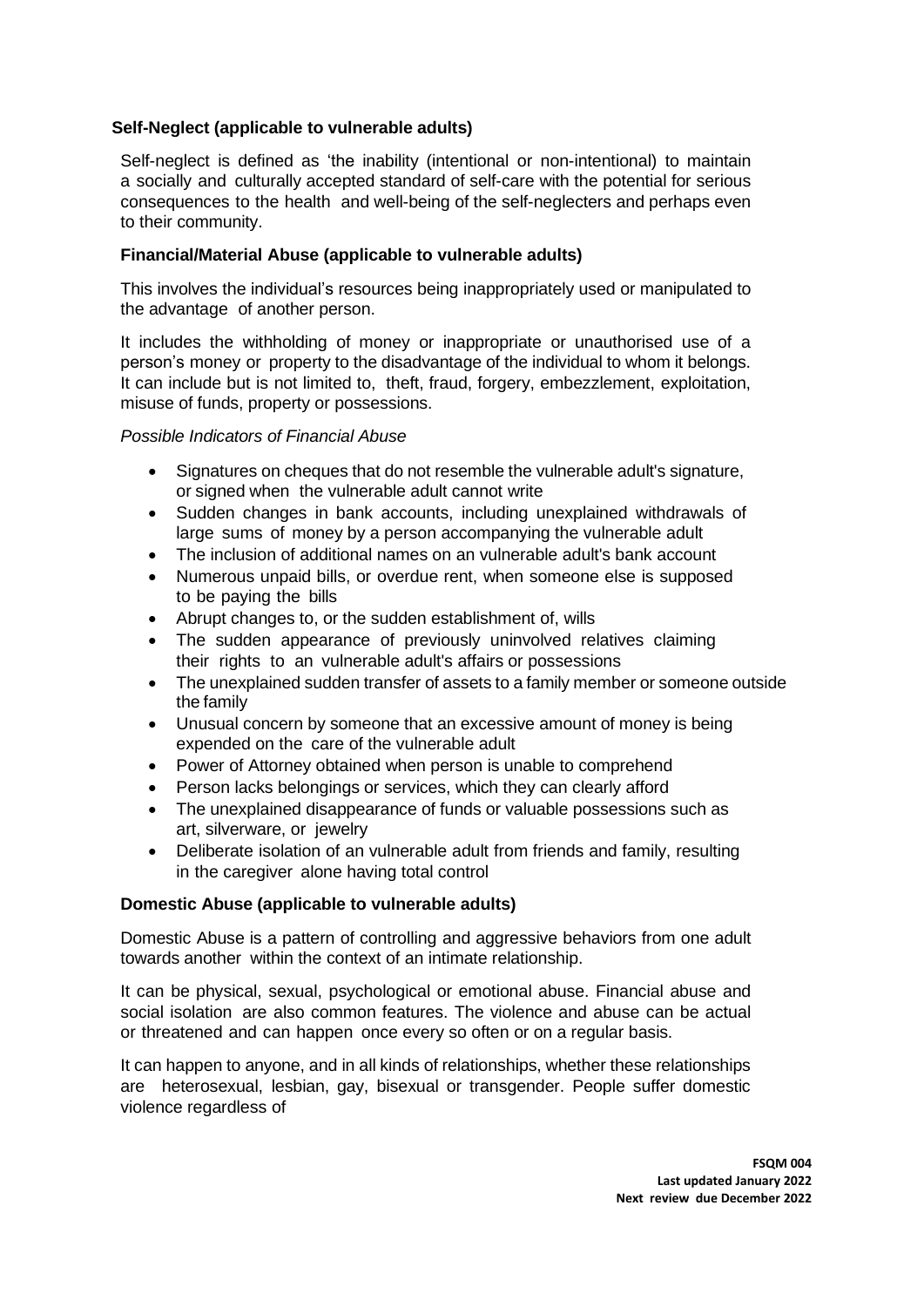their gender, social group, class, age, race, disability, sexuality or lifestyle. The abuse can begin at any time: in new relationships or long term relationships.

#### **Institutional Abuse (applicable to vulnerable adults)**

Institutional abuse is the mistreatment, abuse or neglect of an adult at risk by a regime or individuals. It can take place within settings and services that adults at risk live in or use, and it violates the person's dignity, resulting in a lack of respect for their human rights.

Institutional abuse occurs when the routines, systems and regimes of an institution result in poor or inadequate standards of care and poor practice. It can take the form of an organisation failing to respond to or address examples of poor practice brought to their attention.

It can take place in day care, care homes, hostels, supported housing, hospitals and sheltered and supported housing. It can be difficult to identify the difference between a poor service and institutional abuse.

#### **Harassment (applicable to vulnerable adults)**

Harassment covers a wide range of offensive behaviour. It is commonly understood as behaviour intended to disturb or upset. In the legal sense, it is behaviour which is found threatening or disturbing.

**Sexual [harassment](http://en.wikipedia.org/wiki/Sexual_harassment)** refers to persistent and unwanted sexual advances, typically in the workplace, where the consequences of refusing are potentially very disadvantageous to the victim.

Harassment can include antisocial behaviour targeted at vulnerable people in the community, by neighbours or others, because the victims are different; this links closely with discriminatory abuse.

#### **Who can abuse**

The abuser is usually well known to the person being abused. They may be:

- A partner, child, sibling, parent or other relative
- A friend, peer or neighbour
- A paid or volunteer care worker
- A health or social worker, or other professional
- An individual who has befriended the individual and is not known to any of their family or friends.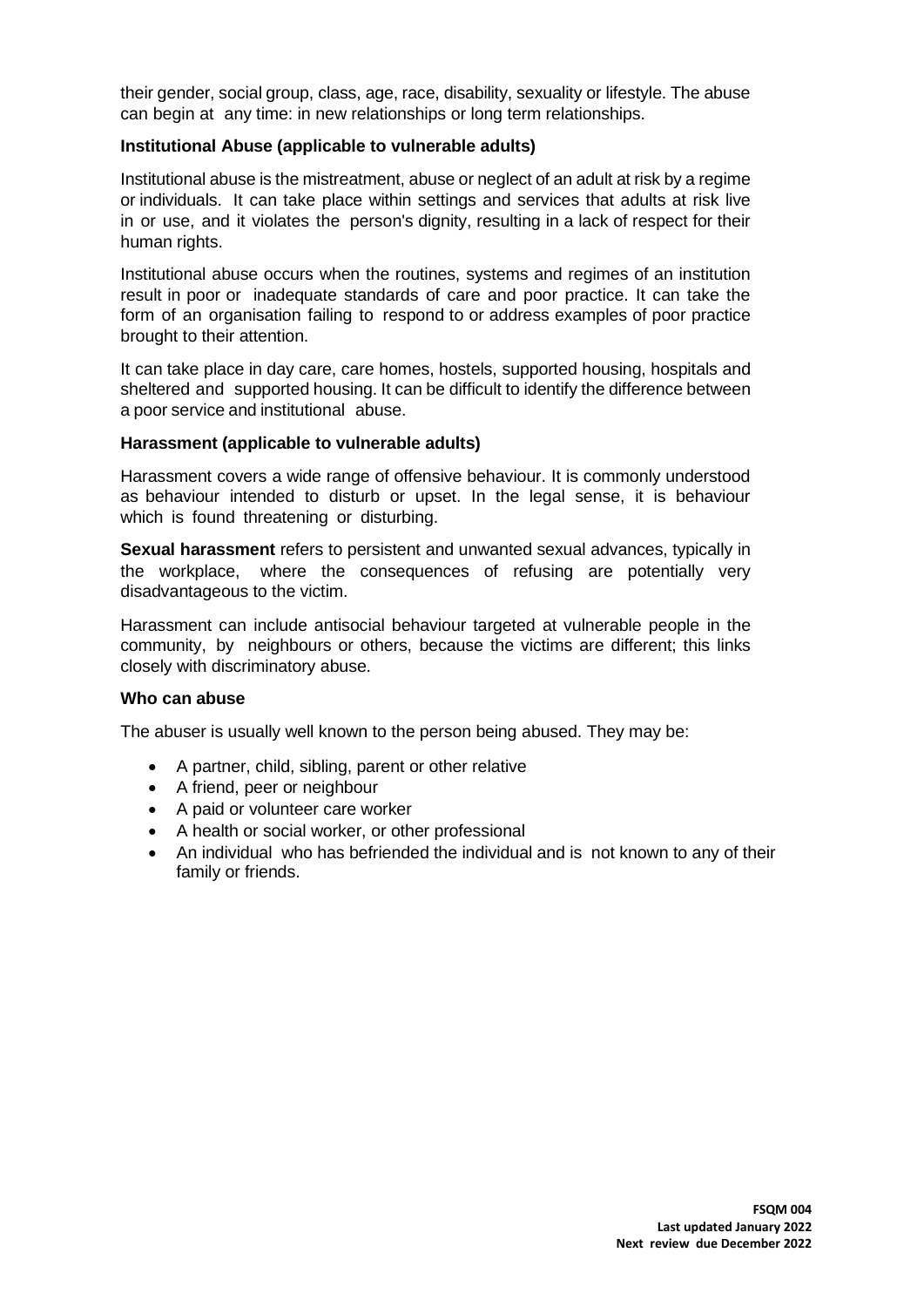# **Fair Shares** community time banks

## **Fair Shares Safeguarding Reporting Template**

If you become aware of any safeguarding or potential safeguarding incident you must report your concerns to the DSL or deputy DSL as soon as possible . If you consider the individual is at immediate risk you should contact the police or the Local Authority Children / Adult safeguarding lead

**Gloucestershire Safeguarding Children Board** [www.gscb.org.uk](http://www.gscb.org.uk/) **01452 426565 Safeguarding Adults Service 01452 427866** out of hours call the Emergency Duty Team on

#### **01452 614194583629**

When seeking details from the individual it is important to ask open questions and to make a note of their comments. It is important to record the details of your concern as soon as possible after disclosure.

This template should be used to record the details of the conversation and the action you have taken.

All information provided in this record will remain confidential to Fair Shares unless it forms part of ongoing investigations by the appropriate bodies.

**Your Name ………………………………………………………….**

**Date and Time of completion of record ………………………………………………………………….**

| Name of individual<br>Age (approximate<br>if not known) | Date, time and<br>circumstances of<br>disclosure | <b>Details of</b><br>disclosure | <b>Action taken</b> | Follow on / review action<br>and date by DSL/ Deputy |
|---------------------------------------------------------|--------------------------------------------------|---------------------------------|---------------------|------------------------------------------------------|
|                                                         |                                                  |                                 |                     |                                                      |
|                                                         |                                                  |                                 |                     |                                                      |
|                                                         |                                                  |                                 |                     |                                                      |
|                                                         |                                                  |                                 |                     |                                                      |
|                                                         |                                                  |                                 |                     |                                                      |
|                                                         |                                                  |                                 |                     |                                                      |
|                                                         |                                                  |                                 |                     |                                                      |